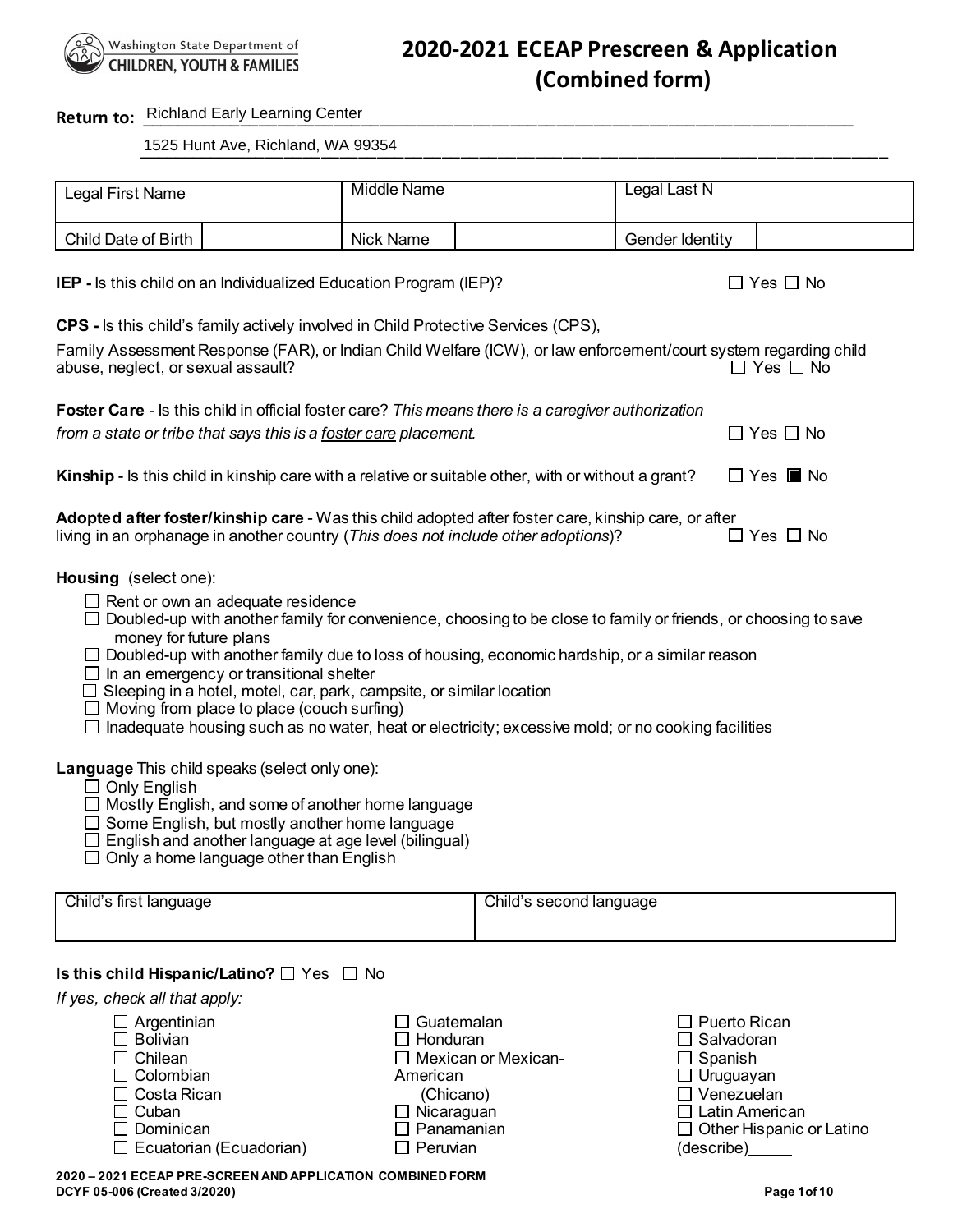#### **What race(s) do you consider this child?** (Check all that apply)

**White Black or African American Alaska Native** Aleut (Unangan) □ Alutiiq □ Athabaskan Eskimo (Inupiaq or Yupik)  $\square$  Eyak  $\Box$  Haida  $\Box$  Tlingit  $\Box$  Tsimshian □ Other Alaska Native (describe) **American Indian**  $\Box$  Chehalis  $\Box$  Chinook  $\Box$  $\Box$  Colville  $\Box$  Cow litz  $\Box$  Duw amish  $\Box$  Hoh  $\Box$  Jamestow n  $\Box$  Kalispel  $\Box$  Kikiallus  $\square$  Low er Elw ha  $\Box$  Lummi  $\Box$  Makah □ Muckleshoot  $\Box$  Nisqually Nooksack Port Gamble Klallam  $\Box$  Puyallup  $\Box$  Quileute

|                 | Quinault                                                                     |  |
|-----------------|------------------------------------------------------------------------------|--|
|                 | $\exists$ Samish                                                             |  |
|                 | ヿ Sauk-Suiattle                                                              |  |
|                 | $\exists$ Shoalw ater                                                        |  |
|                 | $\exists$ Skokomish                                                          |  |
|                 | $\sqsupset$ Snohomish                                                        |  |
|                 | $\Box$ Snoqualmie                                                            |  |
|                 | $\Box$ Snoqualmoo                                                            |  |
|                 | $\square$ Spokane                                                            |  |
|                 | $\Box$ Squaxin Island                                                        |  |
|                 | $\Box$ Steilacoom                                                            |  |
|                 | $\Box$ Stillaguamish                                                         |  |
|                 | $\Box$ Suquamish                                                             |  |
|                 | $\Box$ Sw inomish                                                            |  |
|                 | $\Box$ Tulalip                                                               |  |
|                 | $\Box$ Upper Skagit                                                          |  |
|                 | $\Box$ Yakama                                                                |  |
|                 | □ Other American Indian                                                      |  |
|                 | (describe)_____                                                              |  |
|                 |                                                                              |  |
|                 |                                                                              |  |
|                 |                                                                              |  |
| $\exists$ Asian |                                                                              |  |
|                 | $\Box$ Asian Indian                                                          |  |
|                 |                                                                              |  |
|                 | □ Bangladeshi<br>□ Bhutanese<br>□ n                                          |  |
|                 |                                                                              |  |
|                 | □ Burmese<br>□ Cambodian/                                                    |  |
|                 | Kampuchean                                                                   |  |
|                 | $\Box$ Chinese                                                               |  |
|                 |                                                                              |  |
|                 |                                                                              |  |
|                 |                                                                              |  |
|                 | □ Filipino<br>□ Hmong<br>□ Japanese<br>□ Korean<br>□ Laotian<br>□ Madagascar |  |
|                 |                                                                              |  |
|                 |                                                                              |  |
|                 |                                                                              |  |
| ⅂               |                                                                              |  |
|                 | Malayan                                                                      |  |

 $\Box$  Maldivian  $\Box$  Mongolian  $\Box$  Nepali □ Pakistani  $\Box$  Singaporean  $\overline{\Box}$  Sri Lankan  $\square$  Taiw anese  $\Box$  Thai □ Vietnamese  $\Box$  Other Asian (describe) **Native Hawaiian or Other Pacific Islander**  $\Box$  Fijian  $\overline{\Box}$  Guamanian  $\overline{\Box}$  Kosraean  $\Box$  Mariana Islander **O** Marshall Islander  $\overline{\Box}$  Melanesian  $\square$  Micronesian  $\Box$  Native Haw aiian  $\Box$  Palauan  $\Box$  Papua New Guinean  $\square$  Ponapean (Pohnpeian)  $\Box$  Samoan  $\Box$  Solomon Islander  $\Box$  Tahitian  $\Box$  Taraw a Islander  $\square$  Tokelauan  $\Box$  Tongan  $\Box$  Trukese (Chuukese) □ Vanuatuan/New Hebrides □ Yapese  $\Box$  Other Pacific Islander(describe)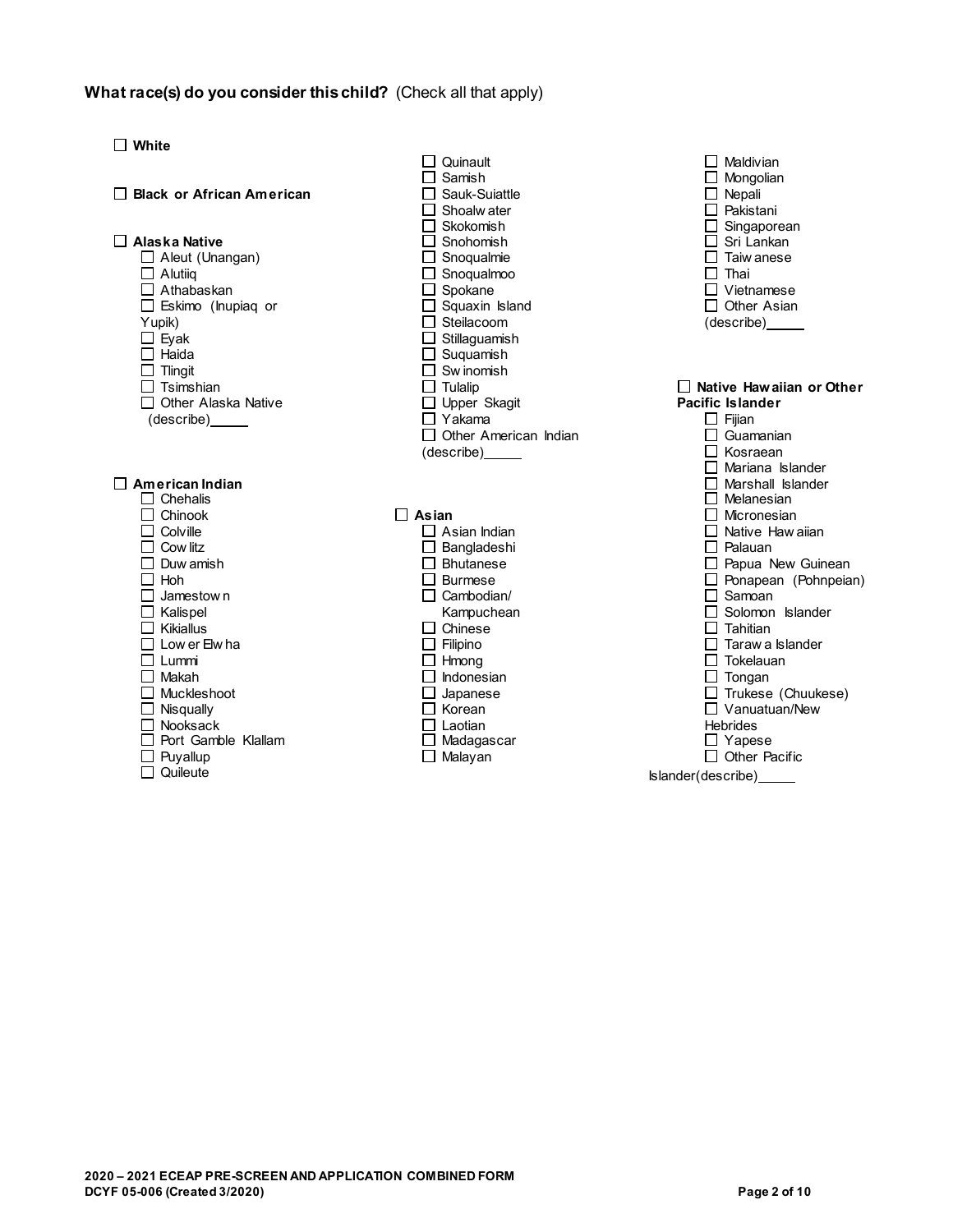### **1. Household Members**

*Please list everyone living in the household who may be counted in family size. or families temporarily living with relatives or others, do not list the hosts. For families with two households when there is joint custody with no primary parent and no child support*

- *Enter the household members for both households in the graph below.*
- *Mark members of the second household.*

• *Then, answer the questions about financial support and relationships.*

*Staff will use this information to calculate family size to determine federal poverty level.*

| <b>First Name</b>   | Last Name | <b>Birthdate</b> | Relationship<br>to ECEAP<br>Child | Does the ECEAP<br>child's parent or<br>guardian financially<br>support this person?<br>* See note below for<br>people age 19 or<br>older. | Is this person<br>related to the<br><b>ECEAP child's</b><br>parent/guardian by<br>blood, marriage, or<br>adoption? |
|---------------------|-----------|------------------|-----------------------------------|-------------------------------------------------------------------------------------------------------------------------------------------|--------------------------------------------------------------------------------------------------------------------|
| <b>ECEAP Child:</b> |           |                  | <b>ECEAP Child</b>                | Yes                                                                                                                                       | Yes                                                                                                                |
| Parent/guardian:    |           |                  |                                   | Yes                                                                                                                                       | Yes                                                                                                                |
| Parent/guardian:    |           |                  |                                   | Yes                                                                                                                                       | Yes                                                                                                                |
|                     |           |                  |                                   |                                                                                                                                           |                                                                                                                    |
|                     |           |                  |                                   |                                                                                                                                           |                                                                                                                    |
|                     |           |                  |                                   |                                                                                                                                           |                                                                                                                    |
|                     |           |                  |                                   |                                                                                                                                           |                                                                                                                    |
|                     |           |                  |                                   |                                                                                                                                           |                                                                                                                    |
|                     |           |                  |                                   |                                                                                                                                           |                                                                                                                    |
|                     |           |                  |                                   |                                                                                                                                           |                                                                                                                    |
|                     |           |                  |                                   |                                                                                                                                           |                                                                                                                    |

\**Answer No for a person age 19 or older who has earned or unearned income that covers more than half of their expenses. Answer Yes if the ECEAP child's parents pay more than half of their expenses.*

#### **For staff use only**:

Family size for FPL chart

For children in foster care, kinship, or adopted after foster or kinship care, count family size as 1. For all others, count people with Yes for both questions above.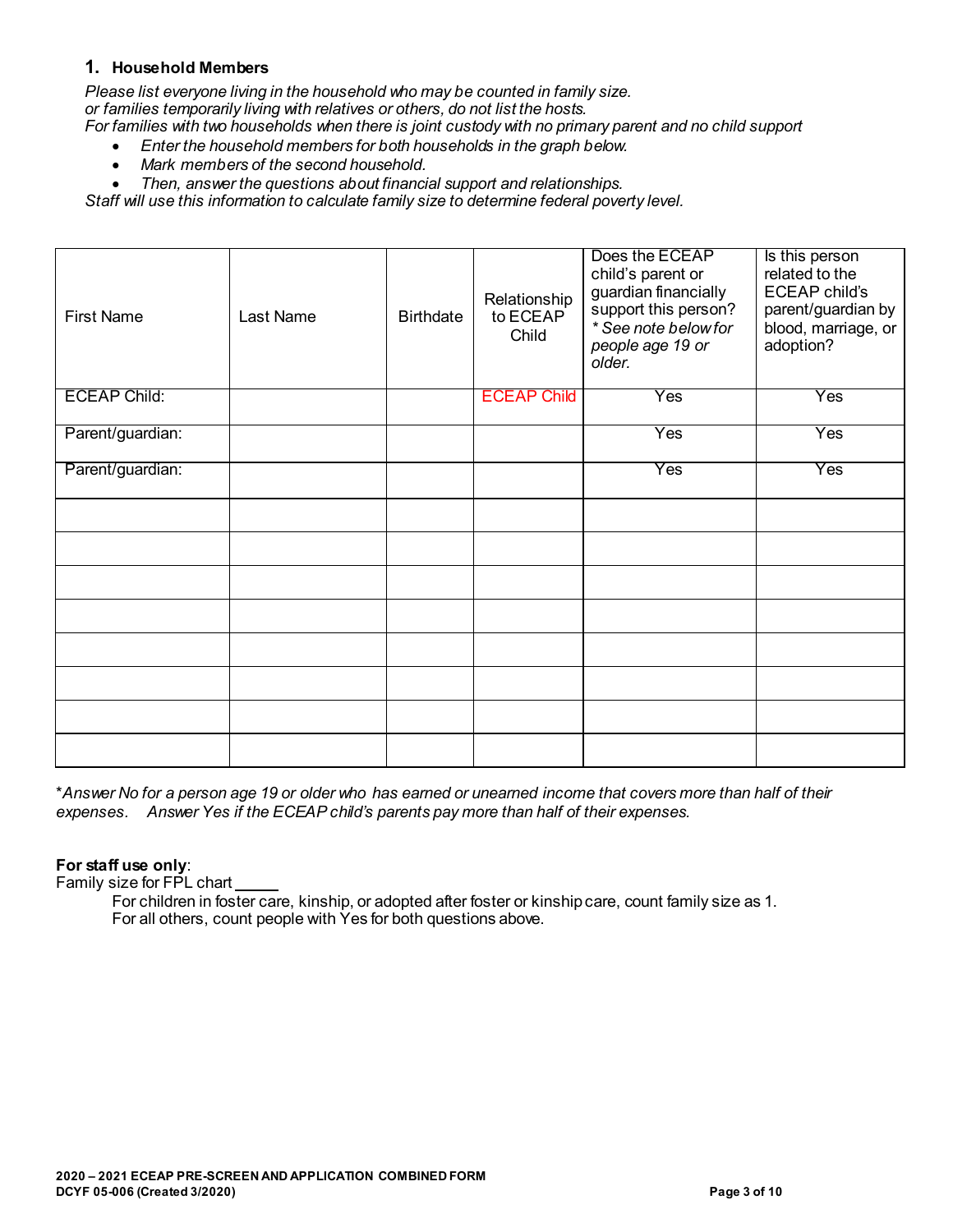## **Family Contact Information**

|                            | Do you need an interpreter to communicate with English speakers?<br>If yes, what language(s) do you speak?                                                        |                    | $\Box$ Yes | $\Box$ No              |                   |
|----------------------------|-------------------------------------------------------------------------------------------------------------------------------------------------------------------|--------------------|------------|------------------------|-------------------|
|                            |                                                                                                                                                                   |                    |            |                        |                   |
| <b>Physical Address</b>    |                                                                                                                                                                   | Apt Number         | City       |                        | <b>State</b>      |
| <b>ZIP</b>                 |                                                                                                                                                                   |                    |            |                        |                   |
| <b>Mailing Address</b>     |                                                                                                                                                                   | City               |            | <b>State</b>           |                   |
| Zip<br>Email               |                                                                                                                                                                   | Phone              |            | <b>Alternate Phone</b> |                   |
|                            |                                                                                                                                                                   |                    |            |                        |                   |
| 2. Child lives with:       |                                                                                                                                                                   |                    |            |                        |                   |
|                            |                                                                                                                                                                   |                    |            |                        |                   |
|                            | $\Box$ Two parents/guardians in same household (Names):                                                                                                           |                    |            |                        |                   |
|                            |                                                                                                                                                                   |                    |            |                        |                   |
|                            |                                                                                                                                                                   |                    |            |                        |                   |
|                            |                                                                                                                                                                   |                    |            |                        | Skip to section 3 |
|                            | $\Box$ Two parents/guardians in two households<br>If this is checked, answer these questions to determine which parents' income is counted for ECEAP eligibility. |                    |            |                        |                   |
|                            | Does one household have primary legal custody?                                                                                                                    | $\Box$ Yes         | $\Box$ No  |                        |                   |
|                            | If yes, which parent has primary custody? _____<br>Spouse of this parent, if any:                                                                                 |                    |            |                        |                   |
|                            |                                                                                                                                                                   | Skip to section 3. |            |                        |                   |
|                            | If no, does one parent receive child support payments from the other household? $\Box$ Yes<br>If yes, which parent receives the child support payments? _____     |                    |            |                        | $\Box$ No         |
|                            | Spouse of this parent, if any: _____                                                                                                                              |                    |            |                        |                   |
|                            |                                                                                                                                                                   | Skip to section 3. |            |                        |                   |
|                            | If no, ECEAP will count the income from the legal parent/guardian for each household. Do not include<br>their spouses. Enter the legal parents' names here:       |                    |            |                        |                   |
|                            | Household 1                                                                                                                                                       | Household 2        |            |                        |                   |
| <b>Contact Household 1</b> |                                                                                                                                                                   |                    |            |                        |                   |
| <b>Mailing Address</b>     |                                                                                                                                                                   | City               |            | <b>State</b>           | Zip               |
| <b>Physical Address</b>    |                                                                                                                                                                   | City               |            | <b>State</b>           | Zip               |
| Email                      |                                                                                                                                                                   | Phone              |            | Alternate<br>Phone     |                   |
| <b>Contact Household 2</b> |                                                                                                                                                                   |                    |            |                        |                   |
| <b>Mailing Address</b>     |                                                                                                                                                                   | City               |            | <b>State</b>           |                   |
| <b>Physical Address</b>    |                                                                                                                                                                   | City               |            | <b>State</b>           |                   |
| Email                      |                                                                                                                                                                   | Phone              |            | Alternate<br>Phone     |                   |
|                            |                                                                                                                                                                   |                    |            |                        |                   |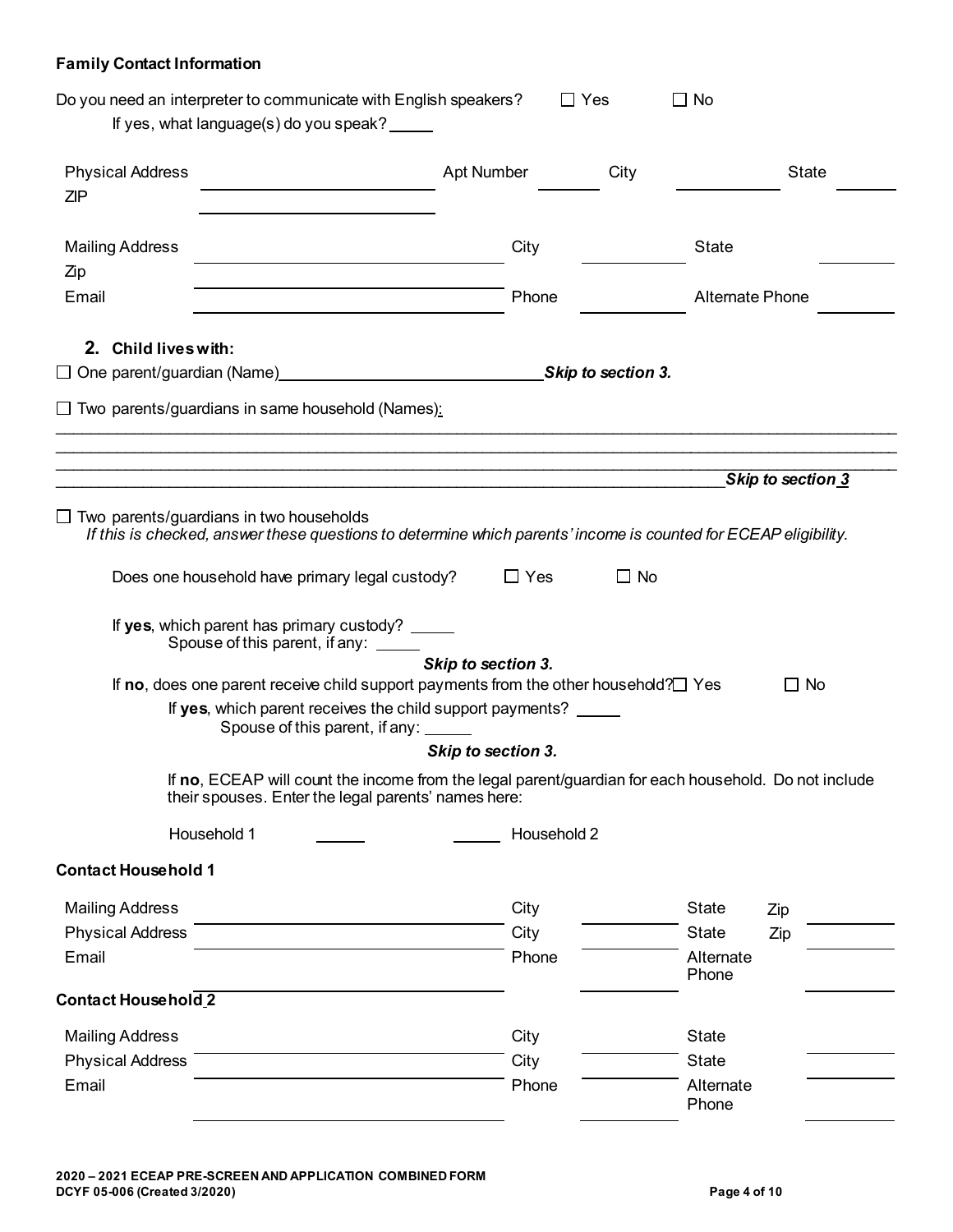## **3. Parent Employment, Training, and Other Activities**

Answer the following questions for each parent/guardian listed in question #2.

Do not count the same hours in more than one category. For example:

- o Do not count the same hours of the week in both employment and WorkFirst.
- o Do not count the same CPS child care hours separately for two parents.

| Name of Parent or Guardian (Enter to the right under corresponding                               | Parent/Guardian#1<br>Parent/Guardian#2 |                       |                     |              |
|--------------------------------------------------------------------------------------------------|----------------------------------------|-----------------------|---------------------|--------------|
| headings):<br>Employed?                                                                          | Yes<br>ப                               | םl No                 | П<br>Yes            | No<br>O      |
| If yes, average paid hours per week<br>a.                                                        |                                        |                       |                     |              |
| If yes, enter employer name (don't enter unknown or N/A)<br>b.                                   |                                        |                       |                     |              |
| If yes, enter employer phone number or email<br>c.                                               |                                        |                       |                     |              |
| In school or job training?                                                                       | IП<br>Yes                              | □ No                  | $\Box$ Yes          | $\square$ No |
| If yes, classhours per week<br>a.                                                                |                                        |                       |                     |              |
| If yes, study hours per week (maximum 10)<br>b.                                                  |                                        |                       |                     |              |
| If yes, enter name of school or training organization.<br>c.                                     |                                        |                       |                     |              |
| If yes, enter goal or major.<br>d.                                                               |                                        |                       |                     |              |
| Travel between child care and work/school?                                                       | Yes<br>I I                             | <b>No</b><br>$\sqcup$ | 0<br>Yes            | $\Box$ No    |
| If yes, hours per week (maximum 10)<br>a <sub>1</sub>                                            |                                        |                       |                     |              |
| CPS/FAR/ICW child care hours not counted above?                                                  | Yes                                    | <b>No</b>             | Yes                 | <b>No</b>    |
| Additional hours per week of child care approved by CPS<br>а.                                    |                                        |                       |                     |              |
| Approved WorkFirst hours not counted above?                                                      | Yes                                    | <b>No</b>             | Yes                 | <b>No</b>    |
| If yes, name of activity.<br>a.                                                                  |                                        |                       |                     |              |
| If yes, total hours per week<br>b.                                                               |                                        |                       |                     |              |
| Disabled parent unable to work and unable to care for the child<br>while the other parent works? | Yes<br>$\Box$                          | <b>No</b><br>- 1      | Yes<br>$\mathbf{r}$ | No           |
| If either parent has more than 55 hours total per week, explain:                                 |                                        |                       |                     |              |

## **4. How did you find out about ECEAP?**

 $\Box$  DCYF website  $\Box$  Community event  $\Box$  Flyer  $\Box$  ECEAP employee  $\Box$  Word of mouth

 $\Box$  Caseworker  $\Box$  Media  $\Box$  Community agency-Name of agency:

 $\Box$  Other - Describe other: $\Box$ 

### **5. Survey for statewide planning**

If you could choose the length of day for your child's preschool, which is best for your child and family? *Please note, these options may not all be available in your community this year.* 

 $\Box$  Part Day – about three hours, three or four days a week.

 $\Box$  School Day – about six hours, four or five days a week.

 $\Box$  Working Day – a vailable all day, all year, like a child care center.

#### **6. Household Situation**

| Does your household receive subsidized housing, such as a housing voucher or cash assistance for housing? $\Box$ Yes $\Box$ No |                      |  |
|--------------------------------------------------------------------------------------------------------------------------------|----------------------|--|
| Does your household currently receive a Working Connections child care subsidy for this child?                                 | $\Box$ Yes $\Box$ No |  |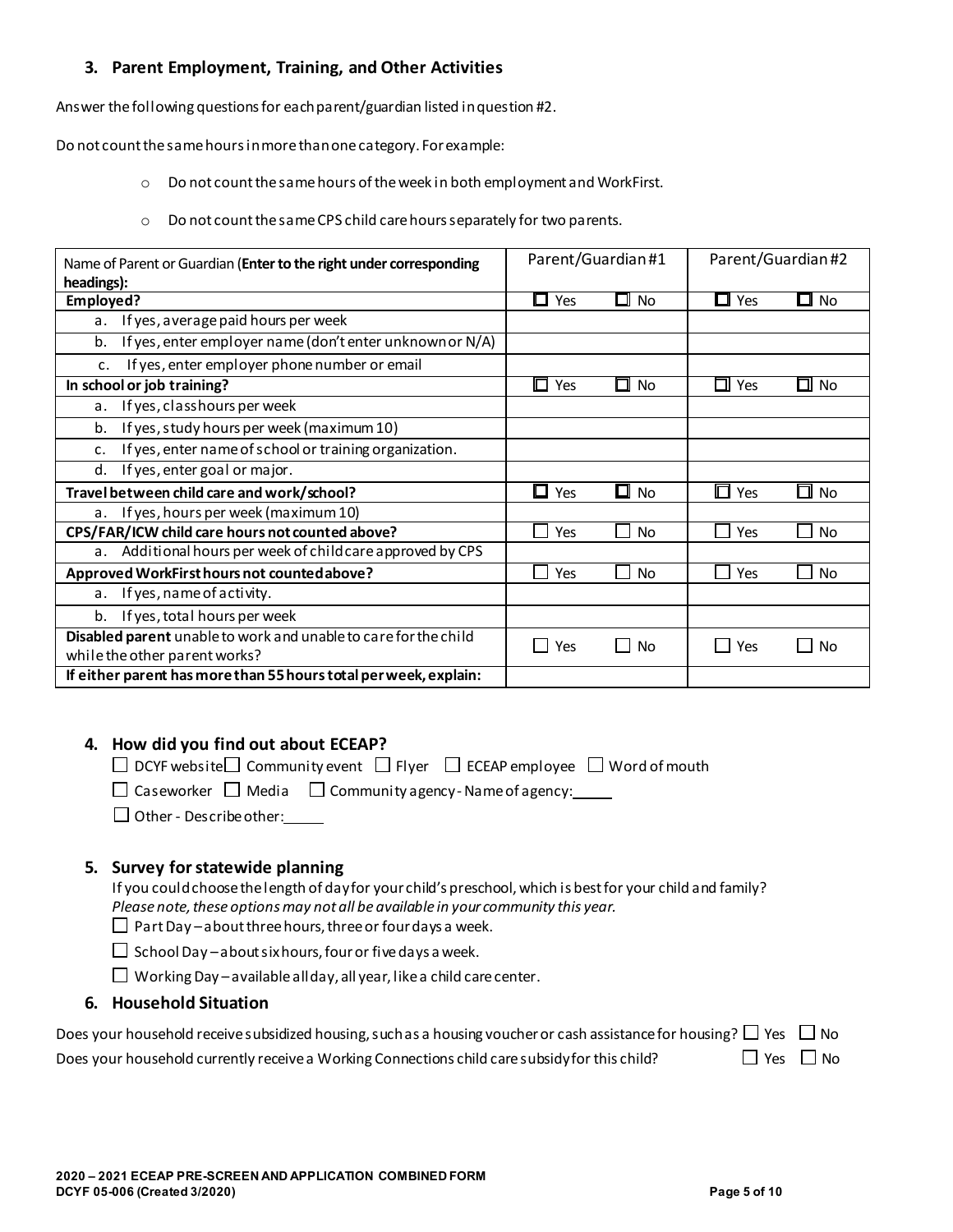#### **7. Income Received by Child's Parent(s) or Guardian(s)**

| For children in foster care, kinship care, or adopted after foster or kinship care, fill in this box and skip to Section 8 |  |
|----------------------------------------------------------------------------------------------------------------------------|--|
| Monthly grant or payment for foster care, kinship care, or adoption support \$                                             |  |
| # of children covered by this grant or payment ______                                                                      |  |
| Case# or Client ID#, if any: Payment source (circle): DSHS SSI Tribe Other                                                 |  |
|                                                                                                                            |  |

Did you receive income during the last calendar year or during the previous 12 months?  $\square$  Yes  $\square$  No

If no, provide the reason there is no income and explain how basic needs are met:

Enter all family income for one year in the chart below.

Select either:  $\Box$  Previous calendar year  $\Box$  Previous 12 months

| Person(s)<br>with<br>Income | <b>Type</b>                                                                                                      | Weekly<br>Amount | # of<br><b>Weeks</b><br><b>Received</b> | <b>Monthly</b><br>Amount | # of<br><b>Months</b><br><b>Received</b> | Annual<br>Amount |
|-----------------------------|------------------------------------------------------------------------------------------------------------------|------------------|-----------------------------------------|--------------------------|------------------------------------------|------------------|
|                             | $W-2$                                                                                                            |                  |                                         |                          |                                          |                  |
|                             | $W-2$                                                                                                            |                  |                                         |                          |                                          |                  |
|                             | Tax return (1040) or IRS transcript                                                                              |                  |                                         |                          |                                          |                  |
|                             | Tax return (1040) or IRS transcript                                                                              |                  |                                         |                          |                                          |                  |
|                             | Paystubs for 12 months                                                                                           |                  |                                         |                          |                                          |                  |
|                             | Paystubs for 12 months                                                                                           |                  |                                         |                          |                                          |                  |
|                             | Child Support received, if required<br>by a child support order                                                  |                  |                                         |                          |                                          |                  |
|                             | Disability income, including SSI                                                                                 |                  |                                         |                          |                                          |                  |
|                             | Military Leave & Earnings Statement<br>(LES). Count all pay and allowances<br>except BAH, BAS, FSH, and HFP/IDP. |                  |                                         |                          |                                          |                  |
|                             | Self-employment net income                                                                                       |                  |                                         |                          |                                          |                  |
|                             | Social Security or other retirement<br>benefits                                                                  |                  |                                         |                          |                                          |                  |
|                             | TANF cash assistance                                                                                             |                  |                                         |                          |                                          |                  |
|                             | Child-only TANF or foster care grant<br>for non-ECEAP child                                                      |                  |                                         |                          |                                          |                  |
|                             | Unemployment                                                                                                     |                  |                                         |                          |                                          |                  |
|                             | Workers Compensation (L&I)                                                                                       |                  |                                         |                          |                                          |                  |
|                             | Tribal income (taxable)                                                                                          |                  |                                         |                          |                                          |                  |
|                             | Other income not classified a bove                                                                               |                  |                                         |                          |                                          |                  |
|                             |                                                                                                                  |                  |                                         |                          |                                          |                  |
| <b>Subtract</b>             | Child support paid to a nother<br>household, if required by a legally-<br>binding child support order            |                  |                                         |                          |                                          |                  |
|                             |                                                                                                                  |                  |                                         |                          |                                          |                  |
|                             |                                                                                                                  |                  |                                         |                          |                                          |                  |

Do you still receive the income a bove?  $\Box$  Yes  $\Box$  No **If yes, skip to section 8.** 

If no, and your circumstances have recently changed, please explain:

 $\Box$  Loss of wage earner  $\Box$  Divorce or separation  $\Box$  Unplanned job loss  $\Box$  Reduced work hours

 $\Box$  Health/Injury  $\Box$  Loss of benefits  $\Box$  Similar unexpected circumstance (explain)  $\Box$ 

What is your monthly income?  $\frac{2}{5}$  For which month?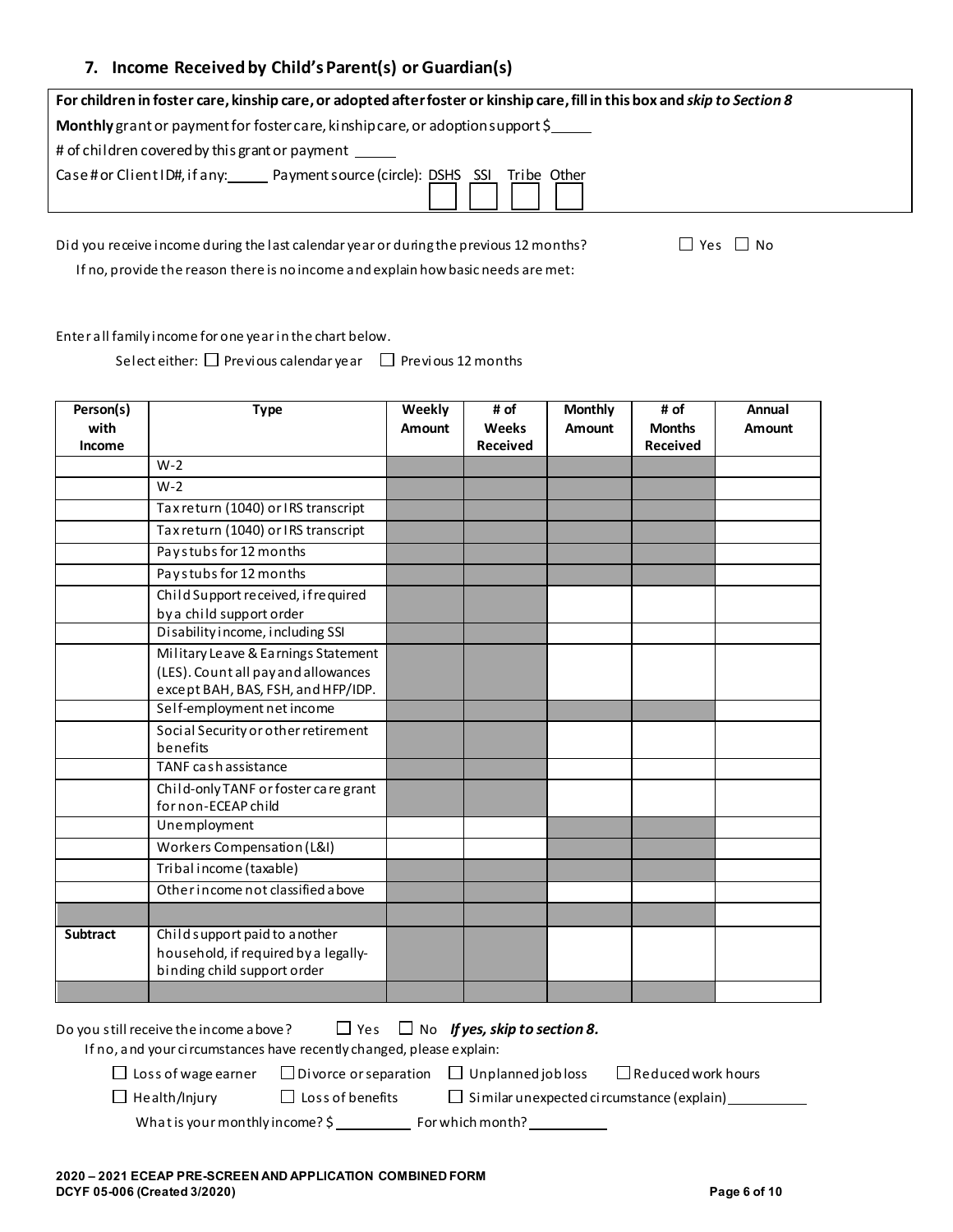### **8. Previous Enrollment**

| This child was previously enrolled in:<br>$\Box$ Head Start at your agency<br>Head Start with a different agency<br>$\Box$ Migrant/Seasonal Head Start                                                                           |                                | $\Box$ ESIT - Early Support for Infants<br>Name of ESIT Provider:                                                                                                                                                              |
|----------------------------------------------------------------------------------------------------------------------------------------------------------------------------------------------------------------------------------|--------------------------------|--------------------------------------------------------------------------------------------------------------------------------------------------------------------------------------------------------------------------------|
| anywhere in Washington<br>$\Box$ Early Head Start<br>Name of EHS Grantee<br>$\Box$ Any birth-to-three home visiting<br>program andToddler                                                                                        |                                | Part CIDEA Early Intervention program in another state<br>Name of State Provider:                                                                                                                                              |
| 9. IEP or Suspected Delay                                                                                                                                                                                                        |                                |                                                                                                                                                                                                                                |
| $\Box$ This child has an Individualized Education Program (IEP).<br>$\Box$ This child has a diagnosed developmental delay or disability with no IEP.<br>developmental screening with result, "rescreen needed".) Please Describe |                                | $\Box$ This child completed a developmental screening that recommended referral for further evaluation.<br>$\Box$ This child has a suspected developmental delay or disability. (No IEP, diagnosis, or screening, or completed |
| If this child has an IEP check all categories of the IEP. If not, skip to section 10.                                                                                                                                            |                                |                                                                                                                                                                                                                                |
| $\Box$ Autism                                                                                                                                                                                                                    | $\Box$ Intellectual disability | $\Box$ Specific learning disability                                                                                                                                                                                            |
| $\Box$ Deaf-blindness                                                                                                                                                                                                            | $\Box$ Multiple disabilities   | $\Box$ Speech or language impairment                                                                                                                                                                                           |
| $\Box$ Developmental delay $\Box$ Orthopedic impairment                                                                                                                                                                          |                                | $\Box$ Traumatic brain injury                                                                                                                                                                                                  |
| $\Box$ Emotional disturbance $\Box$ Other health impairment                                                                                                                                                                      |                                | $\Box$ Visualimpairment                                                                                                                                                                                                        |
| $\Box$ Hearing impairment                                                                                                                                                                                                        |                                |                                                                                                                                                                                                                                |
| IEP Start Date ___________                                                                                                                                                                                                       | IEP End Date                   |                                                                                                                                                                                                                                |
| What school district issued this child's IEP? __________                                                                                                                                                                         |                                |                                                                                                                                                                                                                                |
| This child will receive IEP services:                                                                                                                                                                                            |                                |                                                                                                                                                                                                                                |
| $\Box$ Within the ECEAP classroom only                                                                                                                                                                                           |                                |                                                                                                                                                                                                                                |
| $\Box$ During ECEAP hours only, but outside the ECEAP classroom                                                                                                                                                                  |                                |                                                                                                                                                                                                                                |
| Outside ECEAP hours                                                                                                                                                                                                              |                                |                                                                                                                                                                                                                                |
|                                                                                                                                                                                                                                  |                                |                                                                                                                                                                                                                                |
| 10. Has this child been expelled from any early learning program or child care due to behavior?                                                                                                                                  |                                |                                                                                                                                                                                                                                |

Yes No *ECEAP serves children with behavior issues. Checking yes will not exclude your child.*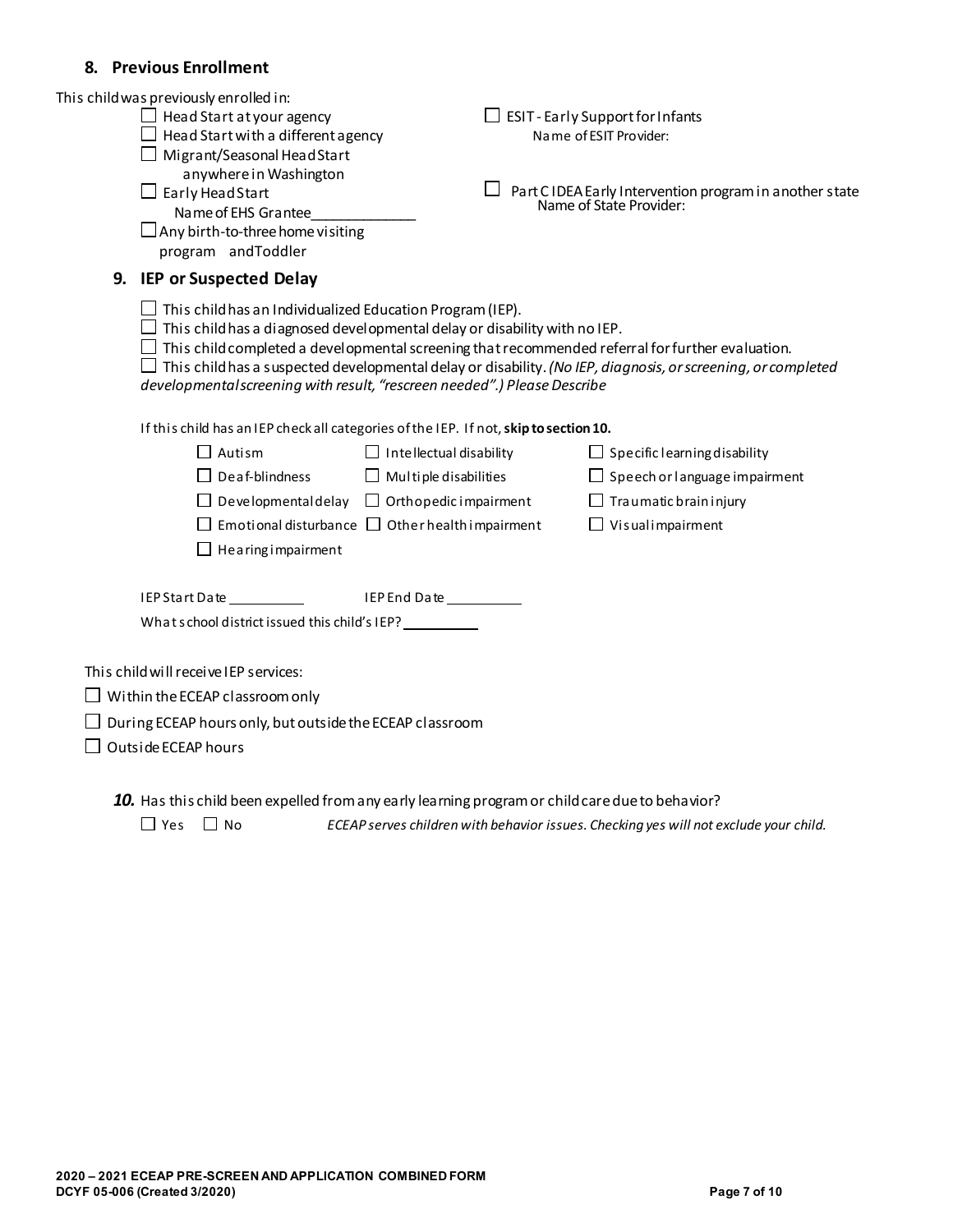## **11. Additional Questions**

| We use this information to choose the children who most need ECEAP. All responses will be kept confidential.                                                       |                     |                        |
|--------------------------------------------------------------------------------------------------------------------------------------------------------------------|---------------------|------------------------|
| Does this child have a household family member who has a chronic physical or mental health condition that:                                                         |                     |                        |
| Severely impacts their ability to engage in work, school, or family life?                                                                                          | $\Box$ Yes          | $\Box$ No              |
| Moderately impacts their a bility to engage in work, school, or family life?                                                                                       | Yes                 | ∣ No                   |
| Does this child have a parent who was under age 18 when this child was born?                                                                                       | Yes<br>$\mathsf{L}$ | l No                   |
| Does this child have a parent who is a migrant or seasonal agricultural worker? (51% or more of family income from<br>agricultural work)                           | $\Box$ Yes          | $\Box$ No              |
| Does this child have a parent currently on active duty in the U.S. Military?                                                                                       | Yes<br>$\perp$      | $\Box$ No              |
| Does this child have a parent currently a member of a National Guard unit or a Military Reserve unit?                                                              | $\Box$ Yes          | l I No                 |
| Does this child have a military parent deployed currently, or within the past 12 months, or for a total of 19 or more months<br>within the child's lifetime?       | $\Box$ Yes          | $\Box$ No              |
| Does this child have a parent who is incarcerated in jail, prison or a detention center?                                                                           | $\perp$<br>Yes      | $\Box$ No              |
| Has this child experienced the loss of a parent, such as by death, abandonment, or deportation?                                                                    | Yes<br>ΙI           | l I No                 |
| Has this child experienced the divorce or separation of their parents?                                                                                             | Yes<br>$\mathsf{L}$ | l I No                 |
| Has this child experienced homelessness within the last 12 months?                                                                                                 | Yes                 | $\Box$ No              |
| Has this child lived in a household with domestic violence, including in-utero?                                                                                    | Yes                 | $\Box$ No              |
| Has this child lived in a household with substance abuse, including in-utero?                                                                                      | $\Box$ Yes          | l I No                 |
| Has this family received CPS/FAR/ICW services or been involved with lawenforcement/court system regarding child abuse,<br>neglect, or sexual assault in the past?? | $\sqcup$ Yes        | $\Box$ No              |
| Has this child been reunited with parents after foster or kinship care in the past 12 months?<br>ECEAP received a professional referral for this family.           | Yes<br>$\Box$ Yes   | <b>No</b><br>$\Box$ No |
|                                                                                                                                                                    |                     |                        |

If yes, which agency made the referral?

## **12. Parent Education Level: Check all that apply (√)**

| <b>Highest level of education</b>                            | Parent/Guardian 1 Name | Parent/Guardian 2 Name |
|--------------------------------------------------------------|------------------------|------------------------|
| 6 <sup>th</sup> grade or less                                |                        |                        |
| 7 <sup>th</sup> to 12 <sup>th</sup> grade, no diploma or GED |                        |                        |
| High school diploma or GED                                   |                        |                        |
| Some college                                                 |                        |                        |
| Professional certificate (includes<br>vocational schools)    |                        |                        |
| Associate degree                                             |                        |                        |
| Bachelor's degree                                            |                        |                        |
| Master's degree or doctorate                                 |                        |                        |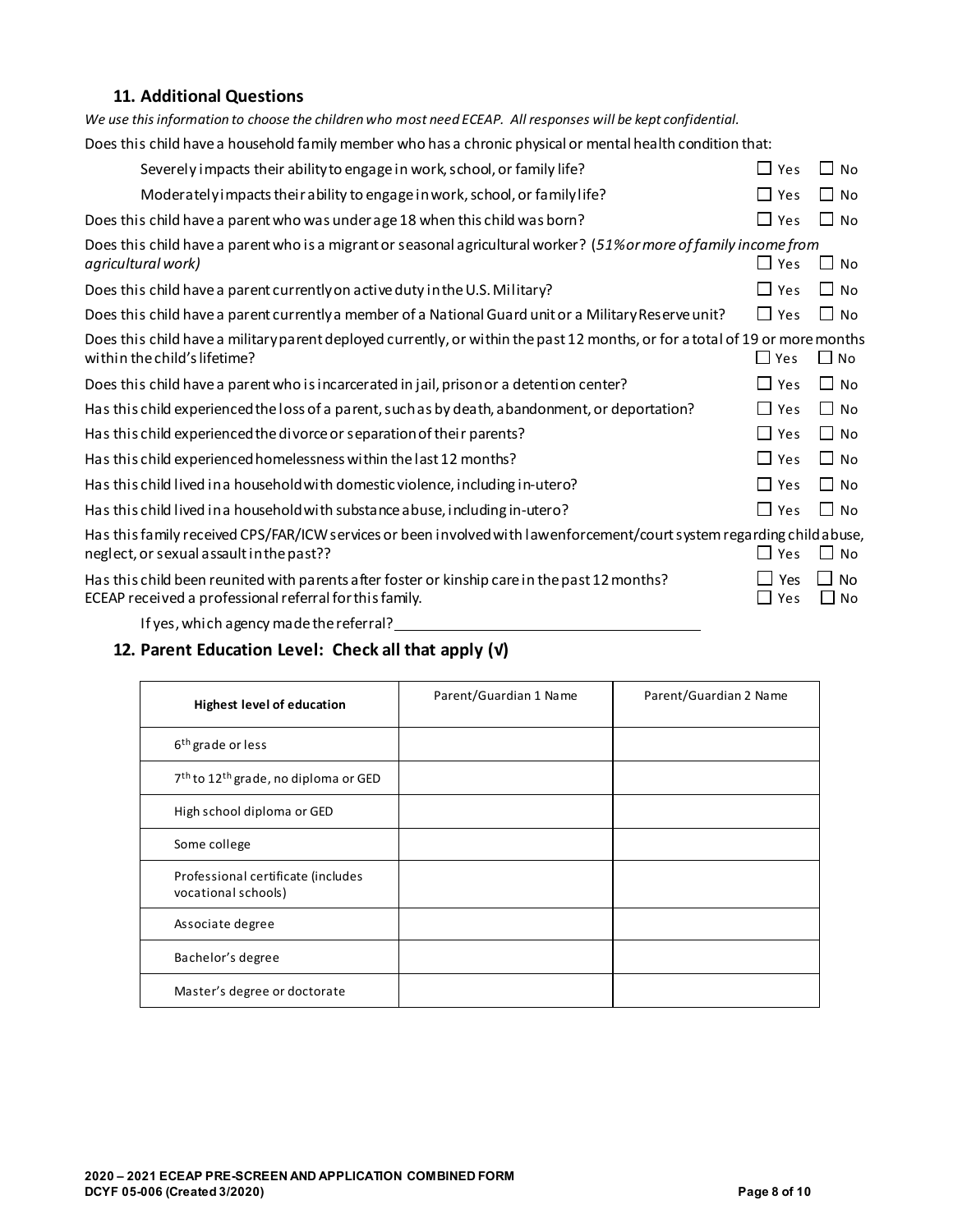## **13. Health Information** *Please attach a copy of the child's immunization record*

| Does this child have a chronic physical or mental health condition that:                                                                                                                                                                                   |                    |                                  |                   |
|------------------------------------------------------------------------------------------------------------------------------------------------------------------------------------------------------------------------------------------------------------|--------------------|----------------------------------|-------------------|
| Severely impacts child development or attendance?<br>$\Box$ Yes<br>$\Box$ No                                                                                                                                                                               |                    |                                  |                   |
| Moderately impacts child development or attendance? $\Box$ Yes<br>$\Box$ No                                                                                                                                                                                |                    |                                  |                   |
| If yes, please describe ______                                                                                                                                                                                                                             |                    |                                  |                   |
| Was this child born preterm (less than 37 weeks), or weigh less than 5.5 pounds at birth? $\blacksquare$ Yes                                                                                                                                               |                    | $\Box$ No                        | $\Box$ Unknown    |
| Does this child have medical insurance or coverage?<br>$\Box$ Washington Apple Health for Kids/Provider One Services Card<br>$\Box$ Military Coverage<br>$\Box$ Private Medical Insurance<br>Tribal Coverage                                               | $\blacksquare$ Yes | $\Box$ No                        | $\Box$ Unknown    |
| Does this child have a regular doctor or medical clinic?<br>Name of clinic or provider ______<br>Phone (optional)<br>Name of medical professional                                                                                                          | $\Box$ Yes         | $\Box$ No                        | Unknown           |
| Did this child have a well-child exam within the last 12 months?<br>Date of last well-child exam before applying for ECEAP _____                                                                                                                           | $\Box$ Yes         | $\Box$ No<br>$\Box$ Date Unknown | $\square$ Unknown |
| Does this child have dental insurance or coverage?<br>$\Box$ Washington Apple Health for Kids/Provider One Services Card<br>$\Box$ Military Dental Coverage $\Box$ Private Dental Insurance<br>ABCD (not available in all counties) $\Box$ Tribal Coverage | $\Box$ Yes         | $\Box$ No                        | $\Box$ Unknown    |
| Does this child have a regular dentist or dental clinic?<br>Name of clinic or provider ______<br>Phone (optional) _____<br>Name of dental professional                                                                                                     | $\Box$ Yes         | $\Box$ No                        | $\Box$ Unknown    |
| Did this child have a dental screening within the last 6 months?<br>Date of last dental screening before applying for ECEAP                                                                                                                                | l Yes              | $\Box$ No<br>Date Unknown        | $\square$ Unknown |